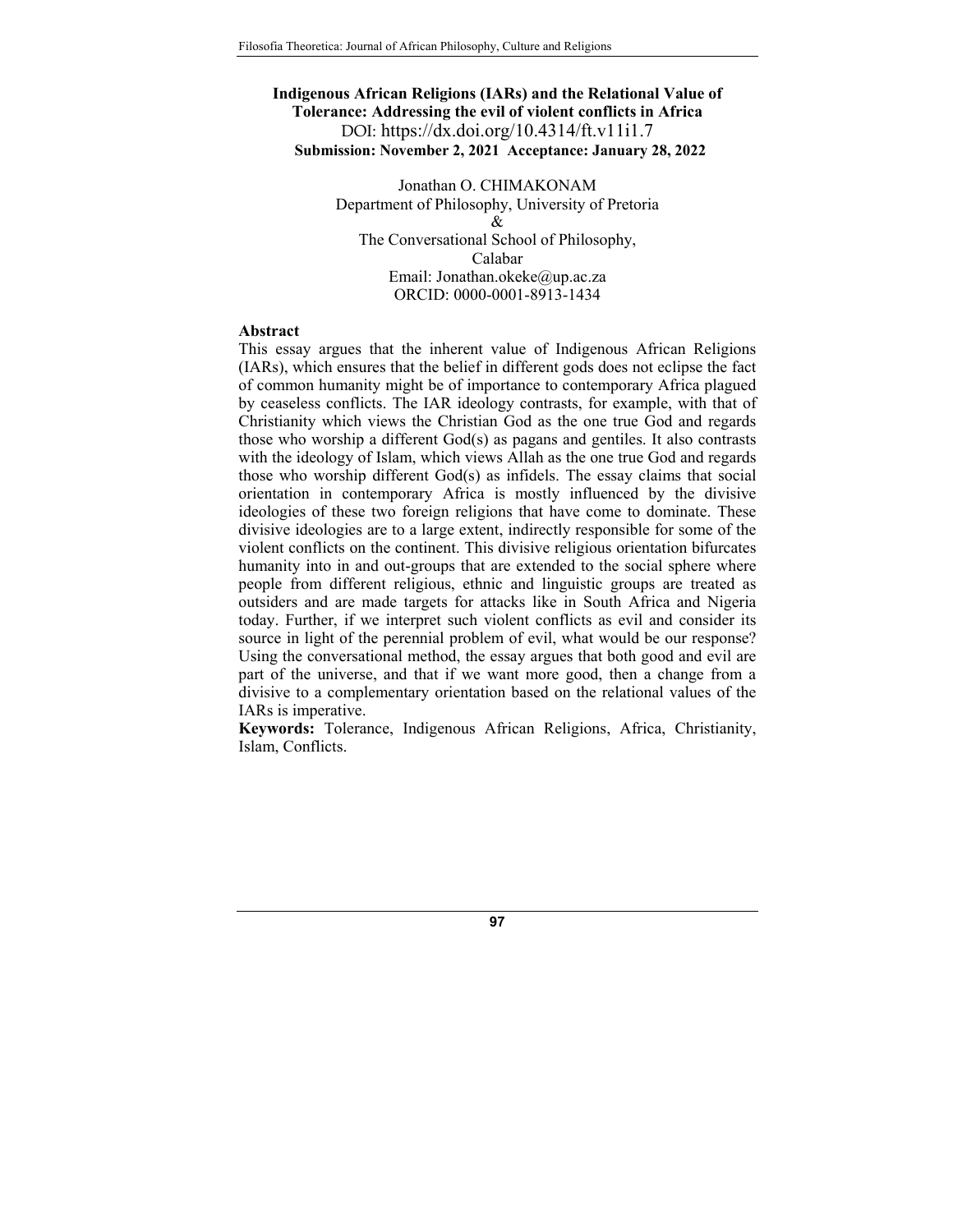### **Introduction**

Indigenous African Religions (IARs) are a cluster of traditional worship systems dedicated to different Gods associated with aspects of nature, and which usually varies from community to community in different parts of sub-Saharan Africa. The importance of these religions, when one looks at them from the lens of modernity is not located on how best they described the supernatural or the spiritual, but the social benefits that can be derived from the moral orientation they promote. Unlike Christianity and Islam that were brought into the continent, these religions do not draw divisive lines between its adherents and others, its mode of worship and those of others, and certainly do not inferiorise the Godhead of other religions, nor prohibit adherents from worshiping other Gods or associating with adherents of other religions. These religions still exist today and reflect the African outlook to existence as it is expressed in people's socio-cultural and political life-world. This outlook which prioritises humanity purveys values such as solidarity, interconnectedness, interdependence and interrelatedness that roll up into what is nowadays known as the principle of relationality.

The principle of relationality can be formulated as saying, 'realities necessarily interrelate because none is ego solus'. The importance of sustainable relationship amongst people in a given territory irrespective of creed, gender, class or race, make IARs practical religions that are inseparable from the everyday life of the people. The IARs thus served important social function of bonding and cohesion in pristine Africa and can still do so in today's world.

This social function is now under threat in parts of Africa where Christianity or Islam or both are dominant religions. Since colonial times, incidences of ethnic conflict and division have increased. Some have even reached genocidal proportions like the Hutu/Tutsi in Rwanda, House/Igbo, Boko Haram Islamic fundamentalism, as well as various Islam/Christianity conflicts in Nigeria, Northern and Southern Cameroon, The Darfur conflict in Sudan, and now, Afrophobic attacks in South Africa to name but a few. These are all deadly conflicts that have claimed lives from thousands to millions, and some of them like the Afrophobic attacks in South Africa have continued to reoccur. Some analysts have tried to trace these conflicts to political, economic, and even social causes. While not disputing any of those causes, I want to argue that most of those sources might be the immediate causes. There is, however, a need to trace the remote cause of some of these conflicts.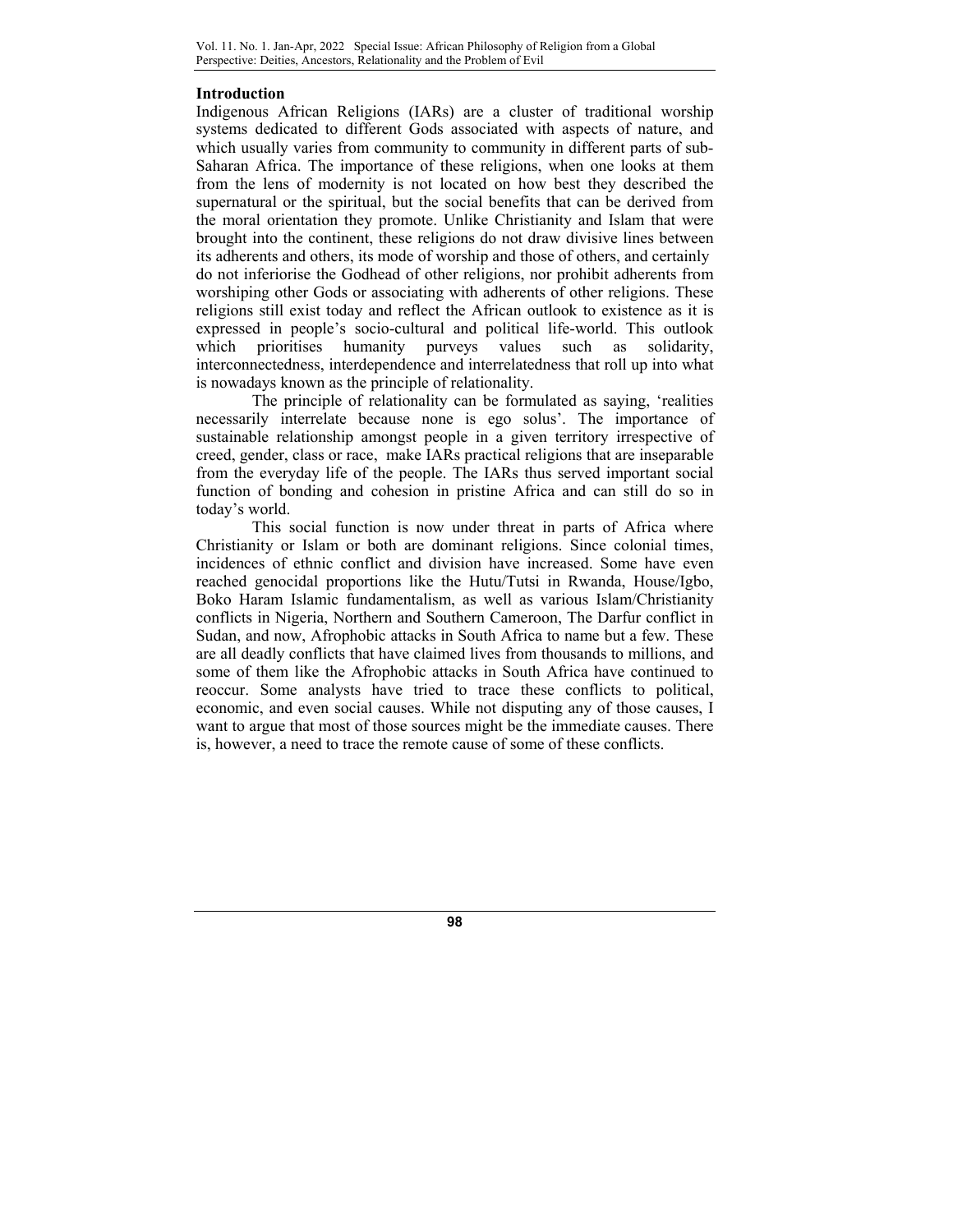John Mbiti (1969) states that Africans are notoriously religious and claims that a typical African takes their religion with them wherever they go, for work or for leisure. Perhaps, the point of this claim is not necessarily about how impossible it is for an African not to be religious, we have seen several African atheists, even in this age of the two powerful foreign religions. The point of Mbiti's claim can be fully realised when we look at religion as purveying ideologies that shape and influence not only the political, economic and social life of a people but also the way they perceive and treat one another. It is in this direction that we cannot help but recount the benefits of the system of IARs that encourages tolerance and promotes cohesion amongst humans irrespective of creed, language or culture. This cannot be said of the two foreign religions: Islam that came from Arabs who used the sword to convert people in sub-Sahara, and Christianity that came from the Europeans who used gun and the force of colonialism to impose their way of life, including religion on the peoples of sub-Sahara.

One feature which these two religions share in common is their divisive ideology. Each of them promotes their Godhead as the authentic and disapproves of not just the mode of worship of other religions but discounts adherents of those religions. In Africa, where religion is not perceived simply as another aspect of the society but deeply as something that shapes the allround orientation of adherents, it is easy to see how the divisive ideologies of Christianity and Islam could be imbibed and extended to the lines between languages, geographies and cultures.

This essay shall discuss the tractions that religious and ethnic conflicts have gained in sub-Saharan Africa since colonial times and explains violent conflicts as forms of evil. In the light of the problem of evil, the essay further argues that both good and evil are necessary part of the universe. It is within human power to reduce evil and increase good. The essay shall show the difference between the system of IARs and those of Christianity and Islam and the ways in which they could possibly influence adherents. Using the conversational method, this essay shall show how the values of IARs are relational and can reduce the evil of violent conflict by bringing about peaceful co-existence, complementarity and solidarity among different peoples in contemporary Africa. On the basis of the preceding, I will argue for an orientational change, from a divisive to a relational one based on the values of IARs.

## **The Religious undertone of in-group/out-group Conflicts in Africa**

Political independence for many countries in sub-Saharan Africa was followed by tensions and conflicts along ethnic, linguistic, cultural and religious lines. Some of these conflicts went on to evolve into full scale wars. Some good examples include Liberia, Nigeria, Angola, Sierra Leone, Congo, Burundi, Somalia, etc. The causes of some of these conflicts have been traced to all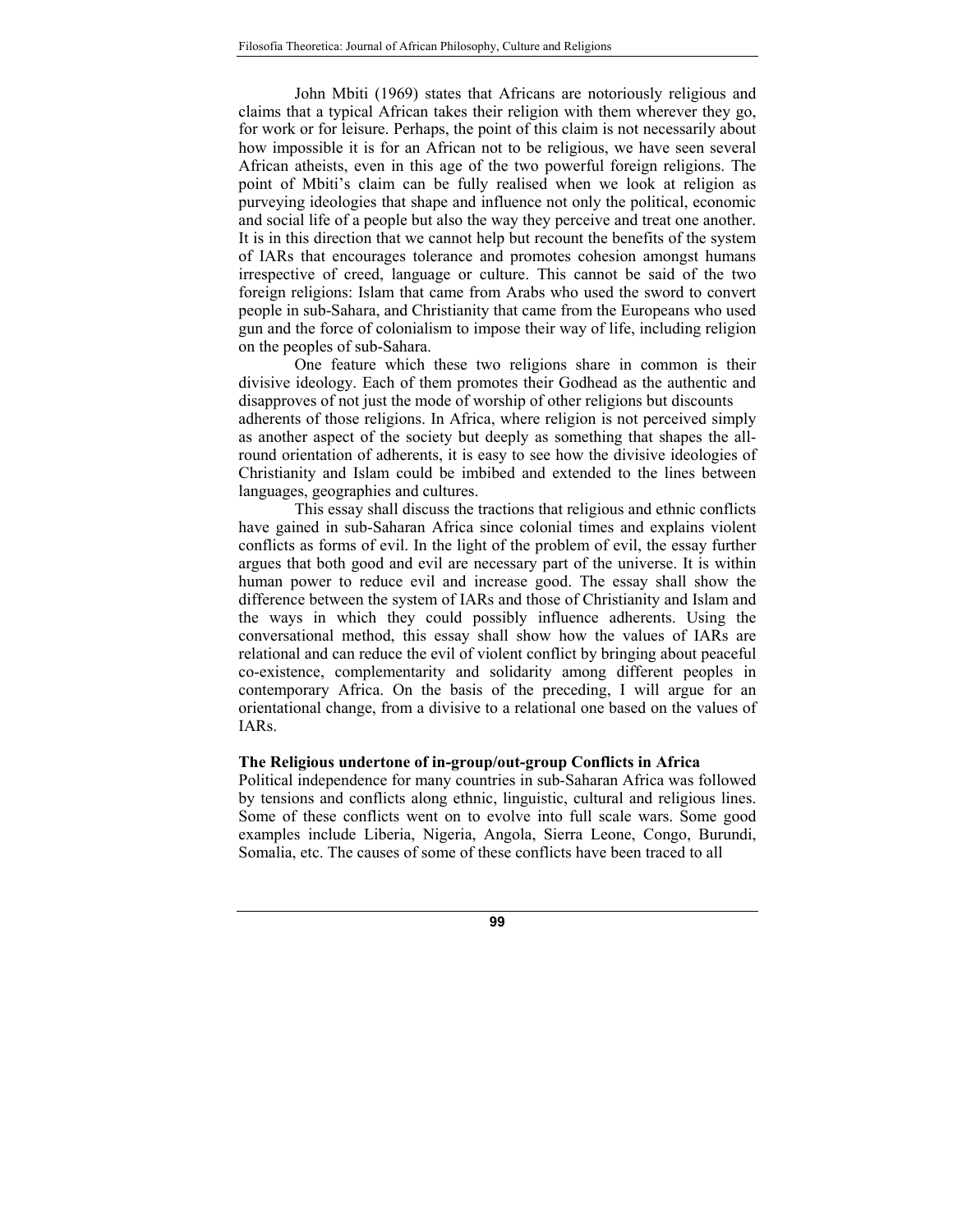kinds of problems in the political and economic sphere. Very little allusion has been made to the religious sphere. It is our claim here that to some extent, the divisive ideologies of foreign religions constituted part of the remote causes for some of these conflicts, except for some contexts like Nigeria where such ideologies went beyond remote to form part of the immediate causes. In the years leading up to 1960 when Nigeria gained political independence, and at least five years into her independence, Ahmadu Bello, the political and religious leader of the Islamic north, consistently incited the North against the Christian South, and specifically, the Igbo, which led to bloody attacks and pogroms against the Igbo (HEERTEN and MOSES 2014; ARO and ANI 2017). Chima Korieh traces the history of several of these pogroms against the Igbo motivated mainly by religious sentiments from 1945 to the end of the century (KORIEH 2013, 727-740).

 In 1962, Ahmadu Bello as premier of northern Nigeria, a political office, founded an Islamic fundamentalist organization known as *Jama'atu Nasril Islam (J.N.I.)*, which means the 'Organisation for the Victory of Islam.' In 1963, he constituted 'Islamic Advisory Committee' (IBRAHIM 1991, 122- 123). These were tasked with the advancement of the Islamic faith, interest and dominance in Nigeria. J.N.I. in addition engaged in aggressive social orientation to implant the idea of the superiority of Islam in adherents, the need to defend Islam and its interest against infidels in the South and the propaganda that the Islamic interest was under threat in the North where the Christian Igbo dominated in the civil service. In response, the Christians in the South founded the Christian Association of Nigeria (CAN) in 1976 (IBRAHIM 1991, 123). It should be noted that prior to this time, education at different levels was controlled by the two rival religions in Nigeria, Islam in the north and Christianity in the South. Even after most of the schools transferred to government control and purportedly became secular, a handful remained in the hands of the religions. Religious education that are mainly indoctrinations also remain a strong feature in the curricula of the so-called secular school system in Nigeria to date. So, a Christian child in the South is brought up to see the Muslims in the north as unbelievers and vice versa. It is no surprise then that most bloody conflicts in Nigeria since colonial times that occurred along ethnic, linguistic and cultural lines had religious undertone.

 The psychological impact and influence of religious ideologies cannot be overestimated. Sociologists and anthropologists like Emil Durkheim (1986) argue us that factors from the environment shape the orientation of the individual and impose certain choices they could not resist. For example, if you are taught from childhood by clergies you respect, teachers you admire, and parents you trust that people on the other side of faith are infidels or unbelievers, you have very little choice in determining how you treat those people. The choice has already been imposed on you and you have very little of your own to enable you make a different choice. This appears to be the case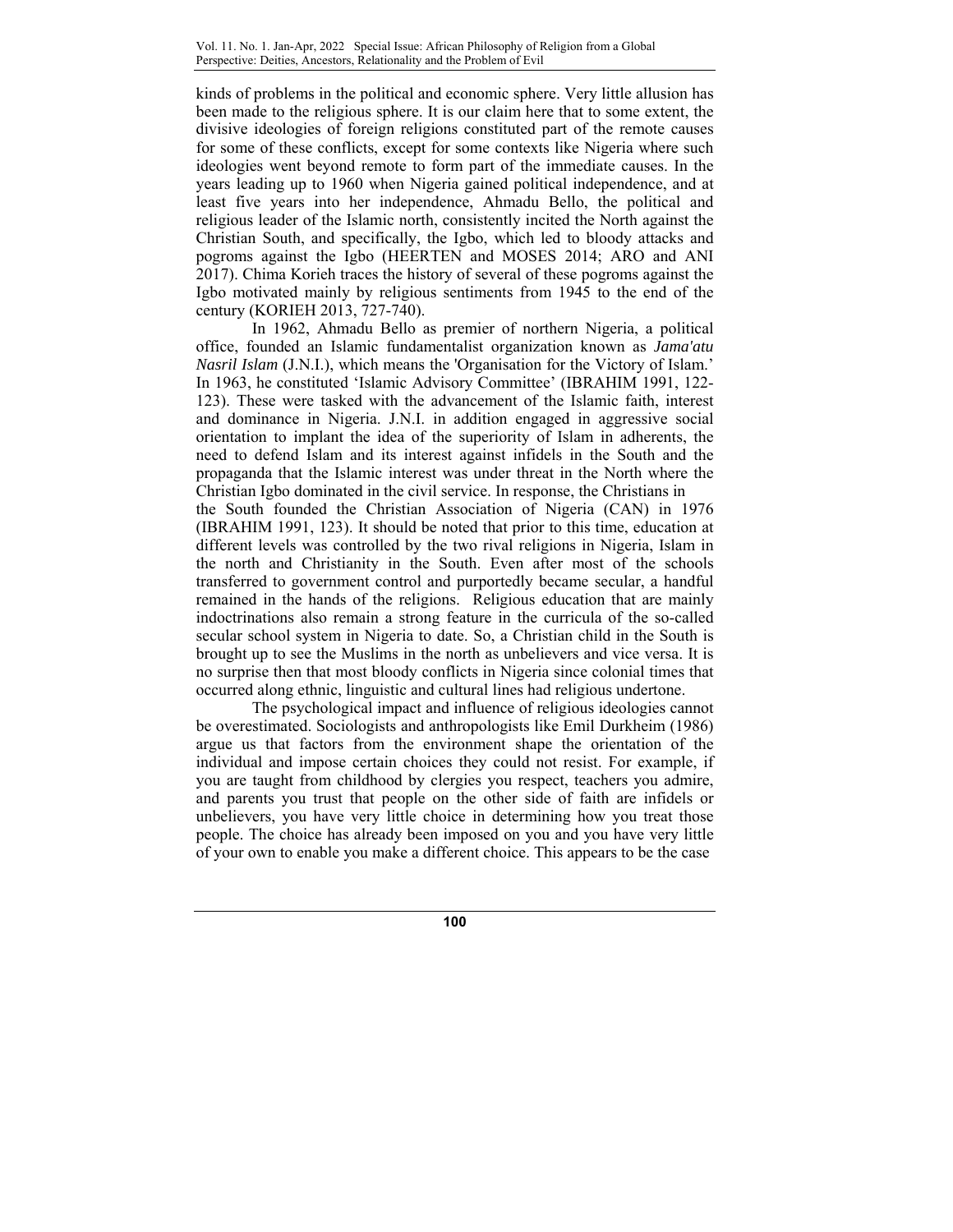in much of sub-Sahara Africa where two foreign religions with rival and divisive ideologies shape and continue to shape the social orientation of adherents. The increase in conflicts along ethnic, linguistic, cultural and even geographical lines has much to do with the internalised divisive ideologies of Christianity and Islam. Even when the conflict is between people from the same religion, the seed of us and them, in and out groups which is often the cause was already sown by the religions, and would always find contexts to manifest, whether ethnic, linguistic, cultural or geographic.

Interestingly, some researchers are of the view that the displacement of the IARs by the two foreign religions contributed to the radical change in social orientation of the people, from a mindset of mutual social cohesion as members of common humanity, to the knowledge of division, discrimination and lines of difference. According to Jibrin Ibrahim:

> An essential aspect of the 'civilising mission' of the colonial authorities was the concerted effort to eradicate the practices and symbols of traditional African religions. Within a few years, countless gods, deities, totems, or 'idols', to use the official terminology, were plucked from their sacred repositories only to re-emerge in new shrines in Europe known as museums. So active was the attack on indigenous beliefs and ceremonies that in a few decades most practitioners could no longer publicly admit their adhesion to the religion of their ancestors. (IBRAHIM 1991, 116)

Thus, Ibrahim blames colonialism and Arab invasion for bringing in Christianity and Islam, two religions of middle-eastern origin, with divisive ideologies. As he put it, "Colonialism as an historical epoch set in motion various fundamental changes in Nigeria, not least the de-legitimation of traditional religions, thereafter, castigated as 'paganism', and the rapid

implantation of Christianity" (IBRAHIM 1991, 116). One thing that is not regularly observed in literature is the importance of IARs in maintaining social cohesion in parts of Africa prior to their displacement by Islam and Christianity. This is the goal of this essay. And this essay's hunch is not so much about the robust theoretical structure of the IARs, but about the social value of their pacifist ideologies, which almost everywhere engendered social cohesion amongst diverse peoples. With all that gone, the post-colonial Africa has become a stage for constant clash between in-groups and out-groups in different contexts, from local to international levels. South Africans today, regularly mount violent attacks and destruction of lives and property of people from other African countries whom they regard and treat as out-group. At the background is the same orientation from foreign religions that a people can discount another people in a bid to establish difference.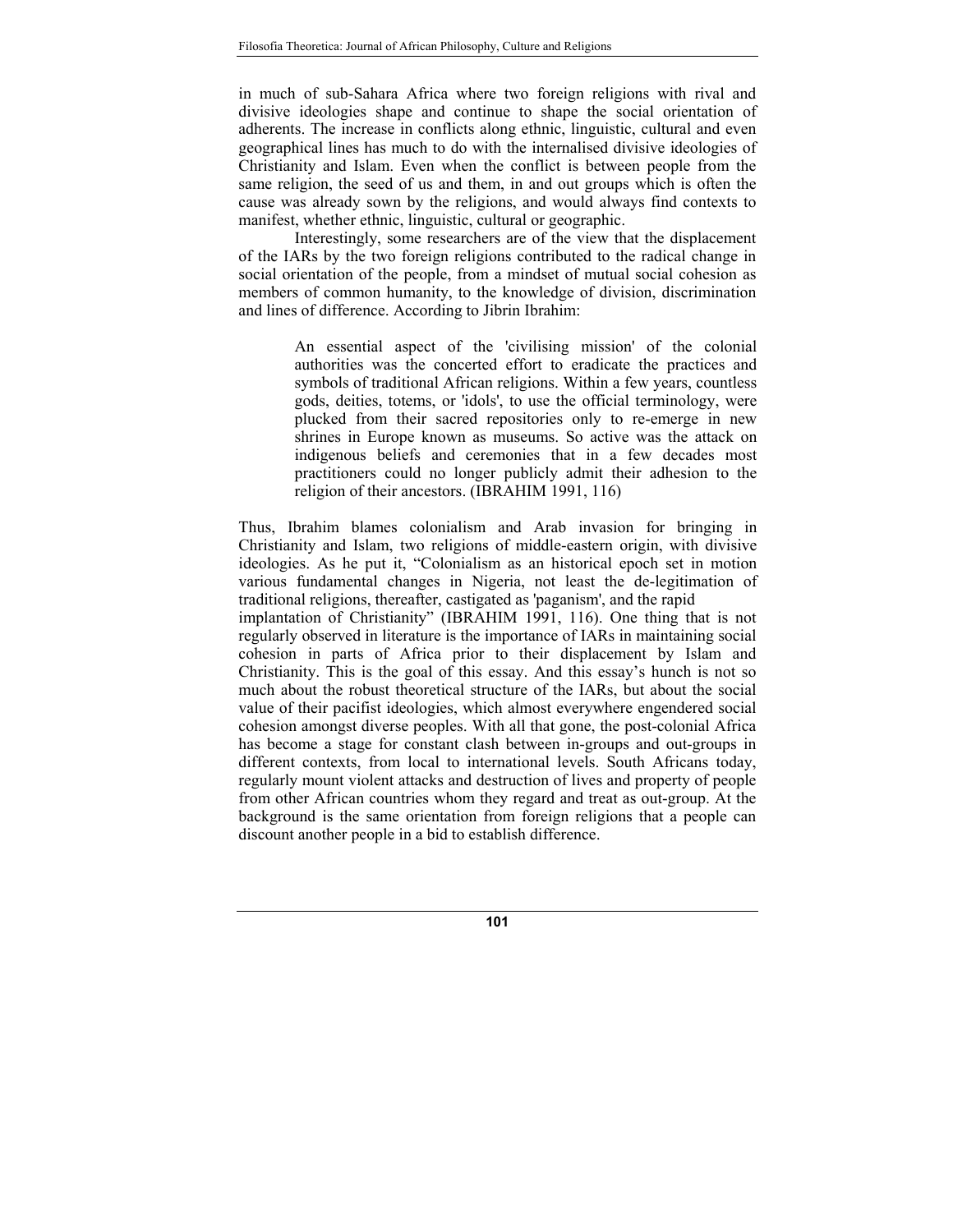One way to construe violent conflicts is in light of the perennial problem of evil. What is the source of this evil and how can it be addressed? I argue that both good and evil are necessary aspects of the universe. Our daily existential quest is to reduce evil and increase good. But how can an ominibenevolent God co-exist with evil? My answer will be teased out of the relational and complementary values of the traditional African religions. These cluster of religions, as earlier explained thrives on certain values that prescribe the necessity of mutual and complementary relationships. Honoring these values increases good and reduces evil, but dishonoring these values in human interractions increases evil and reduces good. The two Abrahamic religions appear to dishonor these values when they draw divisive lines between insiders and outsiders, which has and continues to spark several violent conflicts around the world, particularly in Africa. In the next section, I will investigate the range of the influence these two religions have in conflict hotspots.

## **The Influence of Religious Ideologies on inter-group Conflicts in some places in Africa**

There have been several conflicts on the continent prior to and since political independence. In this section, I will discuss some examples to show how religious ideologies have sparked several conflicts on the continent.

Nigeria, a typical African country is plagued with seemingly unending conflicts. The climax of the conflicts in Nigeria is the Nigerian-Biafran war, which lasted for about three years (1967-1970). In this war, the Igbo (then Biafrans) were regarded as out-group while the rest of Nigerians saw themselves as the in-group. Since the Biafrans were regarded as out-group, the in-group were out to suppress and dominate them in Nigeria that eventually morphed into a bloody war that claimed nearly three million Igbo lives, most of which through a deliberate programme of starvation (CHIMAKONAM and NWEKE 2019). Apart from the Nigerian-Biafran war, there are other in-group and out-group conflicts that have occurred in Nigeria. Some of these conflicts include the University of Ibadan conflict of May 1984; the conflict that took place at the college of Education, Kafanchan in March 1987; the conflicts that took place in Zangon, Kataf, Zaria, Kaduna and Ikara in Kaduna State in 1992, the 2014 conflict that occurred in University of Jos, to mention only a few (JEGEDE 2019, 59-61). All these conflicts had religious undertone. They were instigated by the two major foreign religions. These religions are Christianity and Islam.

For instance, the May 1984 University of Ibadan conflict though seen as student conflicts started as a Muslim demonstration and led to the burning down of the status of the Risen Christ. Also, the March 1987 conflict, which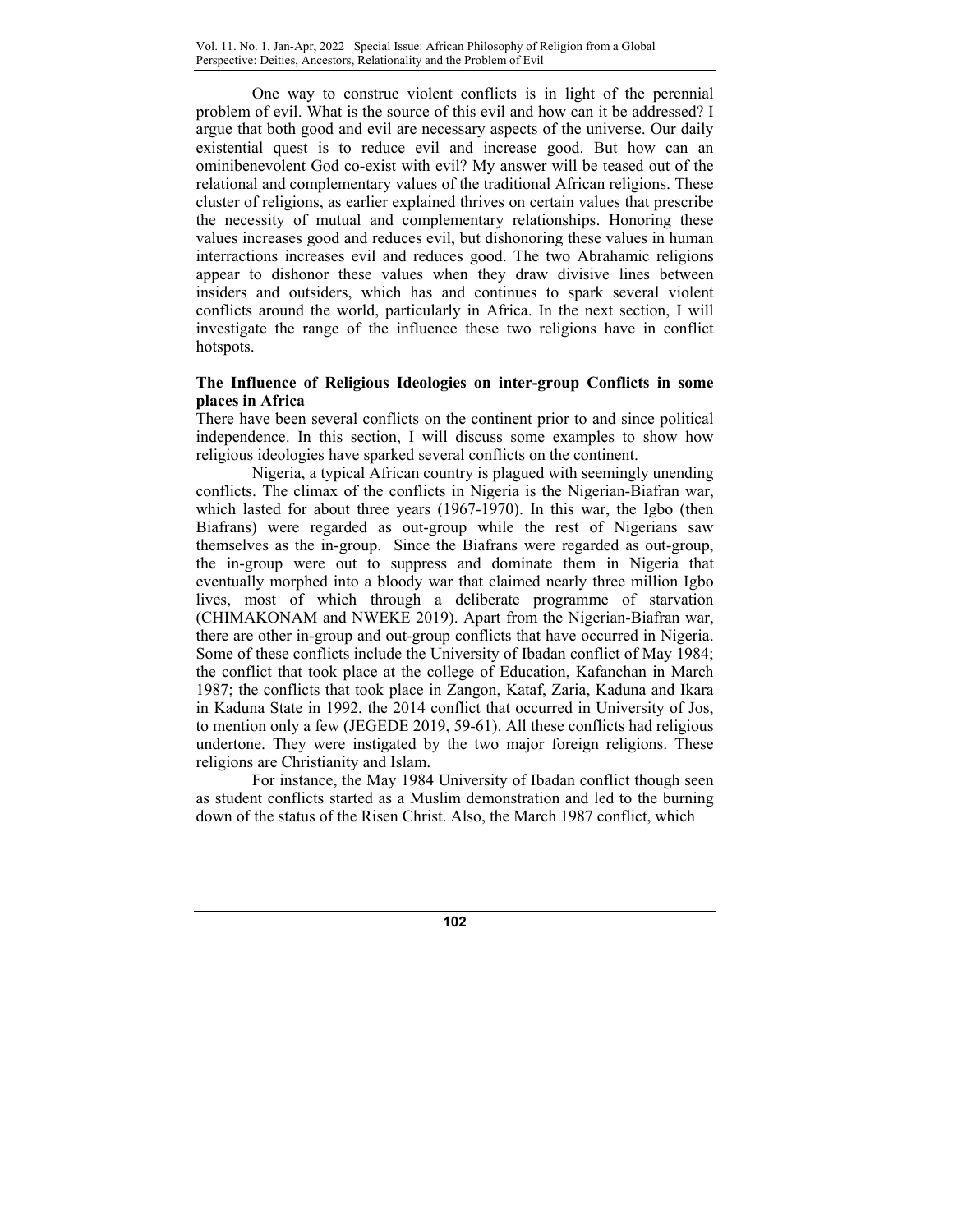took place in the College of Education, Kafanchan was as a result of disagreements between Christians and Muslims in the town, which escalated in the college. This demonstrates that it was religiously motivated. It led to burning and destruction of Churches by Moslems and Mosques by Christians. Furthermore, the conflicts that took place in Zangon, Kataf, Zaria, Kaduna and Ikara in Kaduna State in 1992, although started as communal quarrel between the Kataf and Hausas resulted to a religious clash between Christians and Muslims, which escalated and spilled into other parts of Kaduna State. The religious motivation is that the natives of Kataf are majorly Christians while the Hausas are mainly Muslims. More so, the University of Jos conflict of 2014 began as a communal clash by youth groups. These youths were mainly Christians and Muslims within the same neighborhood. This conflict brought about the attack on the Mosque and Church in the university (JEGEDE 2019, 59-61). Even the aforementioned Nigerian-Biafran war somehow has religious dimension to it than political. It has religious affiliation because the Biafrans were mainly Christians and the rallying call for attack on Biafrans was from the Muslim north. Others were made to believe that they were fighting for the oneness of the political entity call Nigeria, which was hardly the case.

Rwanda is another country in Africa that has experienced ethnic conflict that is worthy of mention. Their ethnic conflict resulted in the 1994 genocide wherein there was an ethnic cleansing. The main perpetrators of this genocide where the majority Hutu, who were about eighty percent (80%) of the population, while the victims were the Tutsi, who were about fifteen percent (15%) of the population of Rwanda. The Twa are the third ethnic group, who were very minute and were both perpetrators and victims of the genocide (SPIJKER 2006). History has it that the Tutsi, Hutu and Twa had coexisted peacefully, intermarried, shared a common language and Traditional Religion as well as were under the rule of the Tutsi until the advent of colonialism. It is also noted that the German colonialists did not upset the socio-political order; they ruled Rwanda through the Tutsi minority. However, when the Belgian became their colonial masters after the Second World War, there was a gradual introduction of Hutu majority into political offices. This was engineered by the Roman Catholic Church missionaries, who accompanied the Belgian colonisers. The introduction of the Hutu to political power marked the beginning of socio-political unrest in Rwanda. This is apparent in the 1959 and 1973 riots that led to some Tutsi fleeing the country into neighbouring countries such as Uganda and DR Congo (Spijker 2006). Gerard Van't Spijker notes that it was specifically in Uganda that the Tutsi formed a Rwanda Patriotic Front (RPF), an agency through which they launched attack on the Hutu led Rwanda government in 1990. But the climax of this conflict was the 1994 genocide.

This 1994 genocide was political since it resulted from the assassination of the Hutu President the same year. His death resulted from the shooting down of his Airplane blamed on the Tutsi Rebels in 1993. The death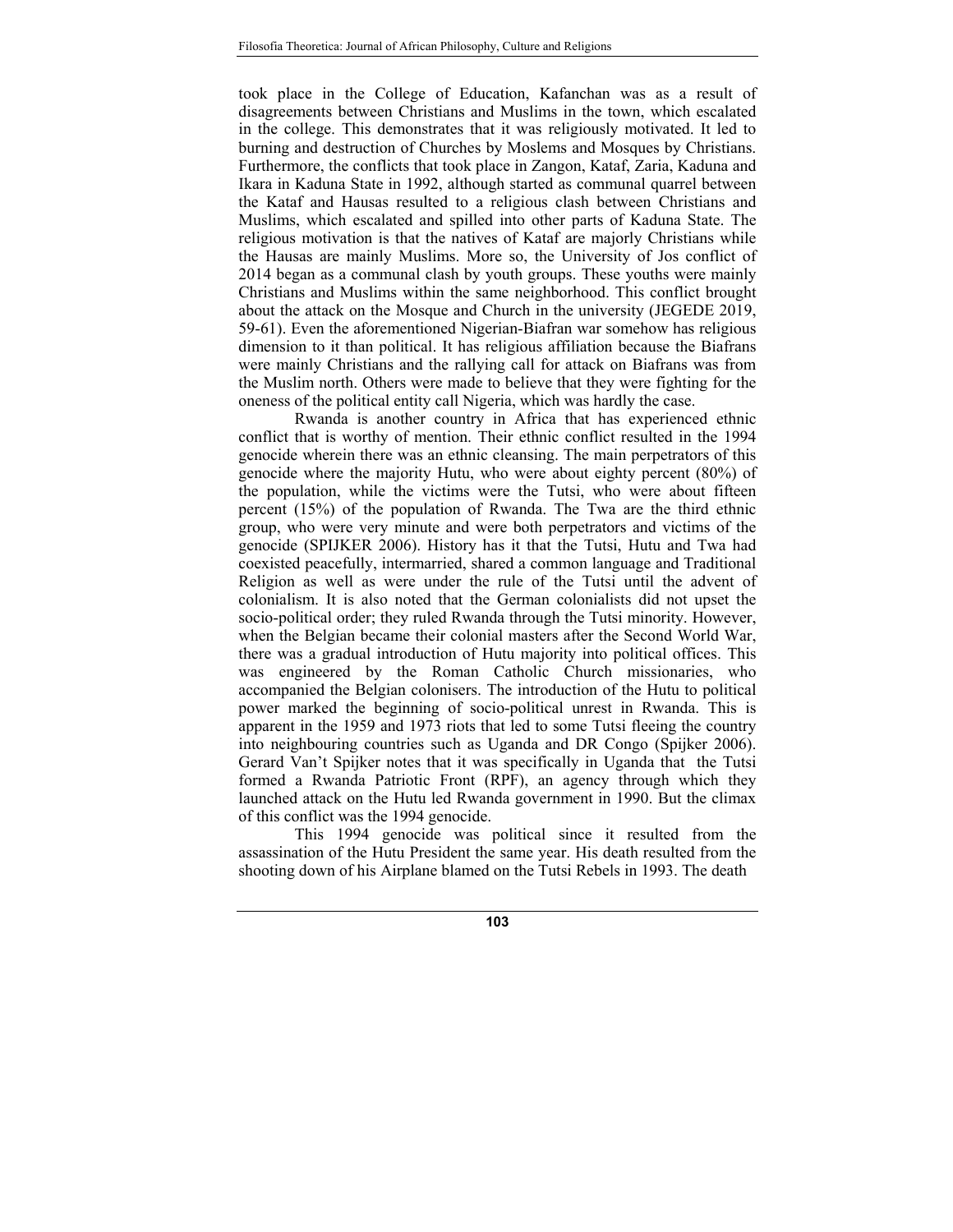of Major General Juvenal Habyarimana (President) was followed by the killing of the Prime Minister, Agatha Uwiligimana. This paved the way for a new Hutu regime that engineered and supported the killing of Tutsi as a campaign for ethnic cleansing, which led to the loss of about 800,000 to 1,000,000 Tutsi and Hutu lives (SPIJKER 2006, 339; 341). It is germane to note that this genocide was not only ethnic and politically motivated but was also religiously instigated. The idea is that religion (more specifically Christianity) played a major role in the build-up to the 1994 genocide. According to Gerard Van't Spijker, the Roman Catholic missionaries did not only bring the Hutu into political offices, but also fueled the 1994 genocide. They did so by changing the narrative of Rwanda's past of togetherness. The missionaries taught that the Hutu were the native, while the minority ruling Tutsi were non-native. And like the division between the sons of Jacob and Ishmael in the Christian Bible, the Hutu began acquiring the orientation of the native and the chosen. This inspired them to violently takeover power from the Tutsi in 1959 (SPIJKER 2006). Consequently, the Tutsi accused the Roman Catholic Church as taking sides with the Hutu against them (SPIJKER 2006, 351). This is one side of the narrative.

Another has it that "the churches of the former Colonial times, both Catholics and Protestants, favored the Tutsis and discriminated against the Hutus, thereby laying the ground for future catastrophe" (BANYANGA and BJORKQVIST 2017, 1). The idea is that Christianity was partly behind the Rwanda genocide. This is apparent in the argument of Kate Temoney that the Hutu propagandists mobilised the civilian populace for the genocide by making allusions to some Christian Biblical myths as bases for dehumanising the Tutsi as ethnic, alien other. It is on this premise that they justified the elimination of the Tutsi as threat to their social order and therefore authorised "their extirpation as granted by the state as well as clergy and the institutional churches" (TEMONEY 2016, 5). This is in line with the idea that "religion indirectly (distally) and directly (proximately) furthers the aims of genocide by coding genocidal ideology and violence as religious" (TEMONEY 2016, 3). While politicians employed the genocide to meet their goals, church leaders also used it to enhance their ecclesiastical power and position. Timothy Longman substantiates this as follows: "struggle over power within Rwanda's Christian churches led some to accept the genocide as a means of eliminating challenges to their own authority in the churches" (LONGMAN 2001, 163). The point is that the 1994 Rwanda genocide whether seen as ethnic, political or religious has some of its influences in the divisive ideology inherent in, and taught by, Christianity.

Another form of conflict that challenges the unity of contemporary Africa is the Afrophobic conflict in South Africa, misunderstood as xenophobia – the fear, hate and mistreatment of strangers. What is experienced in South Africa is not xenophobia but Afrophobia – the fear, hate and maltreatment of Africans by fellow Africans. In this act of Afrophobia, some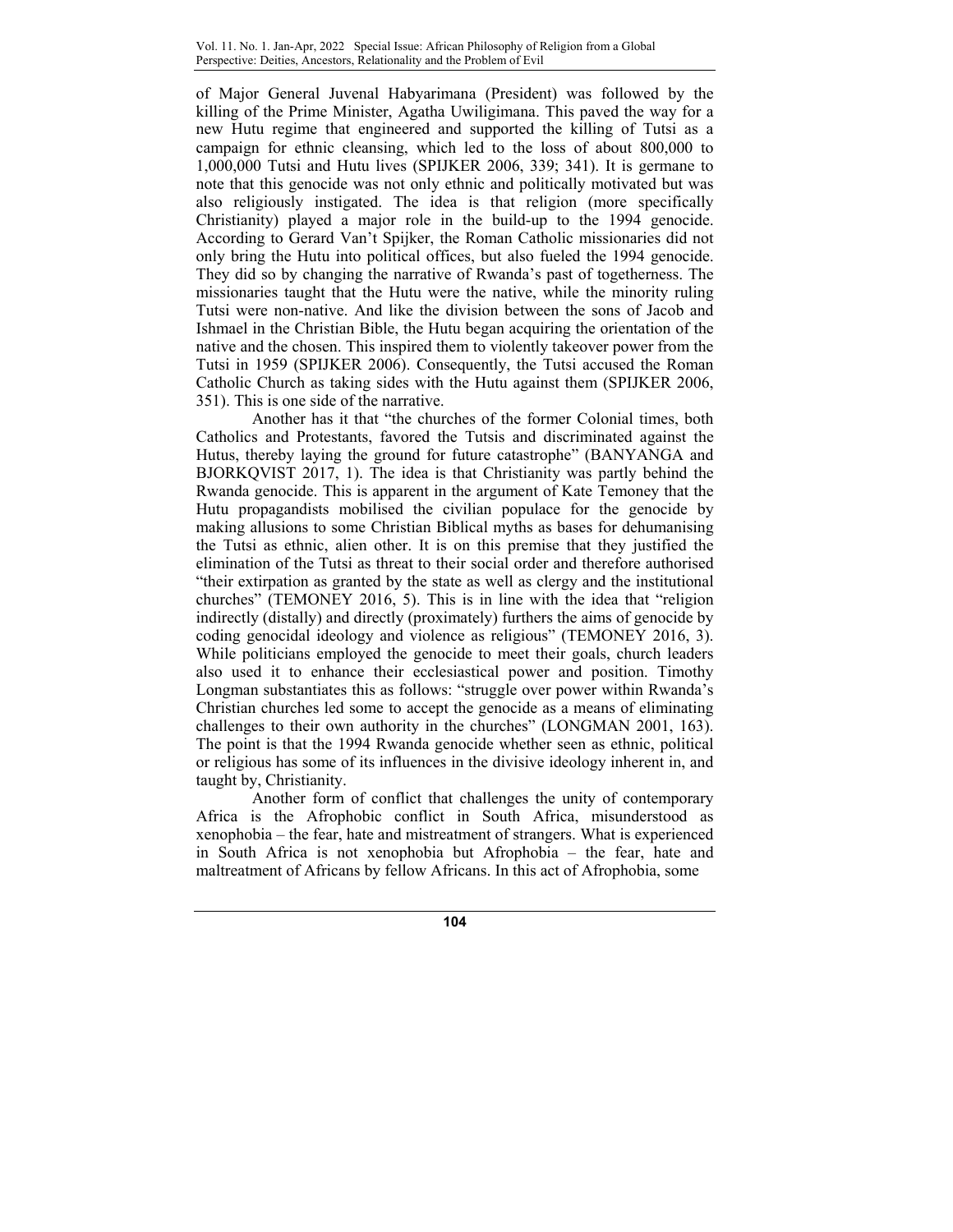South Africans express antipathy, dislike and discrimination towards fellow Africans perceived to be foreign nationals. Wahbie Long, Bonga Chiliza and Dan J. Stein argue that the cause of Afrophobia in South Africa include 1.) macrostructural and socioeconomic factors – these have to do with the colonial apartheid legacy and continual inequalities and 2.) micropolitical and psychological – these have to do with the effect of foreign national entrepreneurs on the township economies and the perpetrators of Afrophobic killing being those who have a record of antisocial behaviour (LONG, CHILIZA and STEAIN 2015, 510). This essay argues that the persistent presence of poverty and socio-economic inequalities is what has resulted to anger among native South Africans. But this anger, according to Long, Bonga and Stein, is misdirected to their fellow marginalised Africans from other countries (LONG, CHILIZA and STEIN 2015, 510) who they see as foreign nationals or outsiders who need to be driven away or exterminated from South Africa. The point is that Afrophobia has its root in the divisive, racist ideology that marginalised native South Africans, but favoured the Europeans during the apartheid regime. This divisive ideology accounts for the native South Africans misdirecting their anger and frustration on their fellow Africans who share the same fate with them in contemporary South Africa. Afrophobic attacks in South Africa have led to loss of human lives and property.

In all, contemporary Africa is plagued with intergroup conflicts. These conflicts are caused by the social orientation that influences Africans interpersonal relationship. This social orientation which stems from both religious and political backgrounds and which promotes conflicts is predicated on the divisive, exclusivist and discriminatory ideology that is endemic in contemporary Africa.

## **The Value of Tolerance in Indigenous African Religions (IARs) and its Relational Relevance in reducing the evil of violent conflicts**

Tolerance, in this context, is an attitude of accommodation, which individuals in a social group could demonstrate towards others. It habors such values as solidarity, mutual and complementary relationships. Otherness is created on the basis of perceived difference, which could be ethnic, linguistic, ideological, class, sex, gender, and so forth. Where such orientation of difference exists, tolerance is one of the values that can help keep the peace and stability of the social structure of such a society or group. Tolerance is not necessarily the acceptance of one another's orientations, but the recognition of everyone's right to their own biological, preferred or conferred identity, orientation or ideology, and the inclination to enter and sustain mutual and complementary relationships. Thus, tolerance is a core value of the relational principle. The point of relationships is not merely to get together, but to sustain such togetherness peaceably. Religion, interestingly, is one of the orientations that have the power to engender tolerance or promote intolerance in any social setting. When and where religion promotes intolerance, conflicts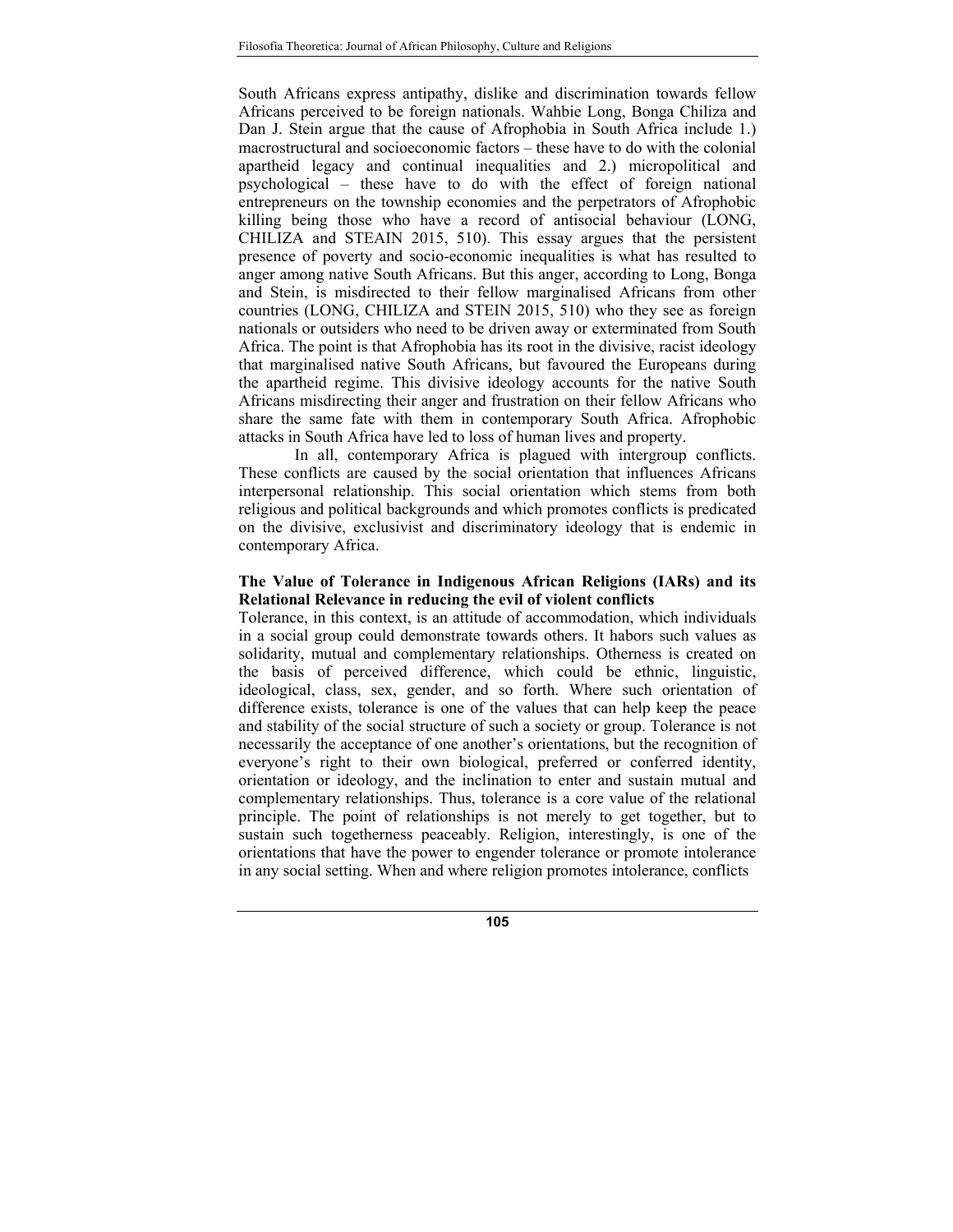of all kinds could result. According to S. P. I. Agi, religious conflicts have "led to numerous calamities, and has been responsible for the collapse of one political order or the other throughout history in various climes" (AGI 1996, v). Explaining how religious conflicts have affected contemporary Africa, Agi quotes Herbert Macauley as saying that

> As Africans we have been split into Semithereens by what we call religion in West Africa, where men and women wrangle for religion, write for it, fight for it, and perhaps even die for it,… do anything but for it. (AGI 1996, 2)

Concerning Nigeria specifically, Agi states:

It is no longer news! Religious riots have become routine events in Nigeria. Burning houses, destroying property, maiming and killing innocent people have become "normal" way of religious life. The question is no longer "if" but "when". The fact is that religious violence has now become one of Allah's or God's unwritten commandments that must be obeyed, at least in Nigeria. Nigeria has joined the league of the religiously restless nations with intra-and-interreligious conflicts. The common denominator is intolerance which, in turn, breeds violence. (AGI 1996, 2)

The evils of religious conflicts have led to internal division among Africans, such that people see their differences not only along ethnic lines, but along religious lines as well. The point is that Christianity and Islam are religions that promote intolerance through their divisive and exclusivist ideologies. With this point made, it is gemane to turn to the question of the idea of tolerance in Indigenous African Religions. The guiding question is, is IARs still of any relevance to contemporary Africa?

 The rate at which Africans are converting to Christianity and Islam makes one wonder if IARs are still relevant for contemporary Africa. Some scholars such as David Barrett have argued that indigenous African religion is on its natural path to extinction (BARRET 1982). This conclusion might have been influenced by two other factors namely, his being 1.) a non-African and 2.) a Christian missionary with the sole aim of converting Africans to Christianity. Or, it could be true giving the high rate of conversion to the foreign religions. Likewise, there are some scholars who hold that despite the presence of Christianity and Islam in Africa, Indigenous African Religions still thrive (MBITI 1969; IKENGA-METUH 1985). John Mbiti, one of the champions of this view explains that although Africans get converted to foreign religions, they do not drop their IARs completely. According to him, they cannot leave their IARs because it has coloured, informed and shaped their worldview (MBITI 1969, xi). This chapter agrees with Mbiti that IARs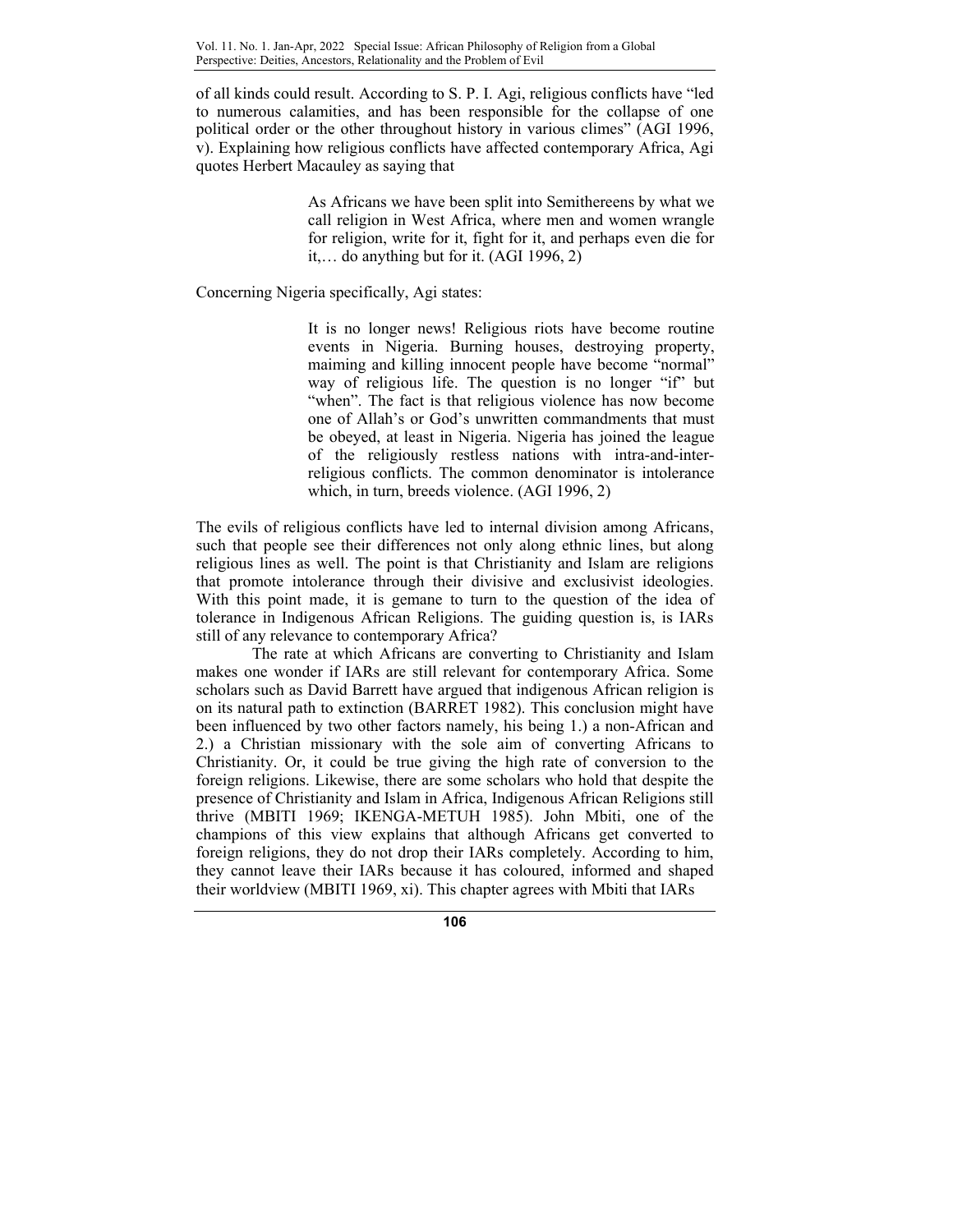still thrive in Africa and could be relevant in some respects even with the high conversion rate of Africans to Christianity and Islam.

If the above remark is the case, then there is an inherent factor that keeps the religion alive in the African continent. This can be gleaned from its social and psychological relevance as Africans still revert to it at critical moments in their lives. The question now is: how can IARs help resolve the problem of intergroup conflicts? This essay shall address this question by arguing that IARs can function as a viable option for resolving conflicts among groups in the society by leveraging on their value of mutual tolerance.

Employing the conversational method as a philosophical/theoretical framework, this essay will show how tolerance in IARs can be harnessed for the good of contemporary African society. This essay's position would be that IARs have tolerant values such as mutual and complementary relationships as central values that they promote and that this values have relevance for Africa today, especially in reducing the evil of violent conflicts.

IARs have always promoted religious tolerance in pristine Africa due to their inherent demand for peaceful relationships. In traditional African societies where IARs were the mode of spirituality and worship, there was no struggle for supremacy of ideas of God(s), belief systems and modes of worship. Different ideas of God(s), belief systems and modes of worship were tolerated and given equal playing ground. In this context, all belief systems, ideas of God(s) and modes of worship were regarded as equals and have equal opportunities to influence and shape the lives of their adherents. Adherents of these diverse religious systems are required to cultivate and sustain healthy relationships with others as part of their moral duties.

The value of tolerance which manifests in IARs can be explained using the principle of *mmeko* grounded in Ezumezu logic. *Mmeko* is an Igbo word that means relationship nowadays formulated as the principle of relationality in African philosophy. The idea of religious tolerance in IARs is made possible by the complementary nature of IARs and the relational mindset which they inculcate in their adherents. In this way, it can be argued that adherents of IARs generally do not see their differences in ideas of God(s), belief systems or modes of worship as contradictories. Rather, they see these differences as sub-contraries that can lead to complementarity among their religions. It is pertinent to state here that Ezumezu logic purveys the idea of complementarity. This essay shall show how this logic could offer an explanation on the ideological structure of the IARs.

Ezumezu logic is a system of logic developed as an *organon* for philosophising and explaining realities within and beyond the African place, specifically those that concern intermediate valuation (CHIMAKONAM 2019a). This logic thrives on three supplementary laws of thoughts, in addition to the classical laws of two-valued logic. The supplementary laws include *njikoka, mmekoka* and *onona-etiti.* We shall here demonstrate how these laws of thought undergird and translate to relational principles for the IARs.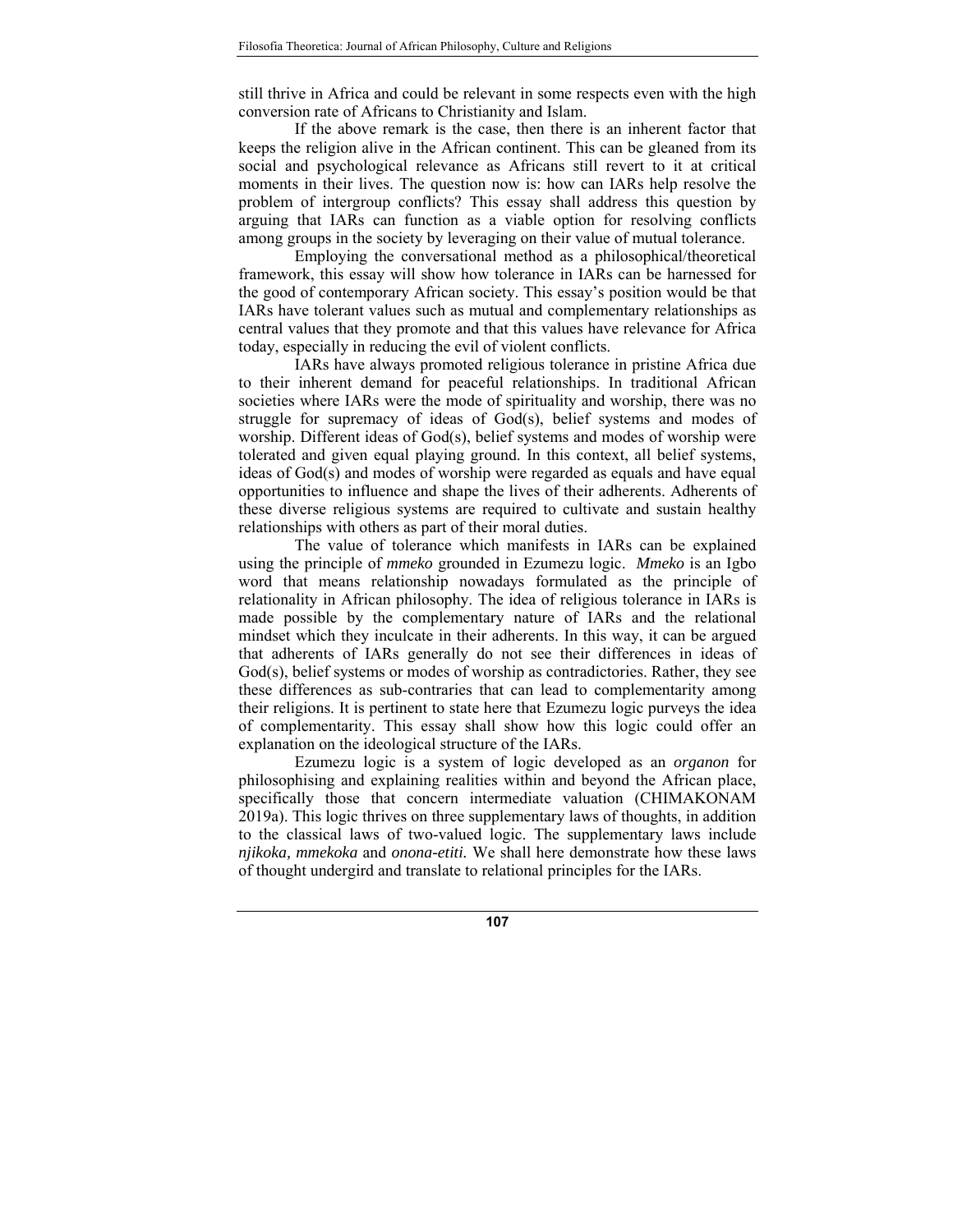The first relational principle njikoka that emphasises relationality or integration and mutual recognition, clearly manifests in the IARs. In IARs, there are diverse belief systems, modes of worship and religious expressions connected by a common philosophy as Mbiti claims. This philosophy is similar to what K. C. Anyanwu calls the 'philosophy of integration' (1984, 78). There is, in IARs, the pulling together of spiritual and social experiences by adherents through various deities and shrines to bring about an effective human communion. In IARs, most Africans do not worship one God or through one method, but sometimes diverse Gods and using different approaches. The evidence of the preceding is in the numerous shrines such as individual, family and communal shrines where worships and religious rituals take place. This is also manifested in the diversity of religious beliefs, modes of worship and religious expressions. What is implied in the foregoing is that integrative belief systems, modes of worship and religious expressions had, and still have, significance for Africa/ns.

Another relational principle that characterise IARs is the principle of *mmekoka* otherwise known as the principle of contextuality. This principle recognises that each individual represents a unique context and that the relationship between individuals also occurs in specific contects. In this context, all Gods and modes of worship, ethnic and linguistic groups found in communities in Africa can be viewed or conscientised to see one another as complementary. The preceding shows that there is no negative or antagonistic competition among IARs whether in their conceptions of God or the supernatural. They view all conceptions of God as complementary. In the same way, the orientation of accommodation of and tolerance for otherness can be inculcated in the people of sub-Sahara today, beginning with school children and youths. Using the social and news media, schools, social institutions, enlightening campaigns can be mounted to create a new orientation in which people are taught to see otherness in whatever form as complementary rather than antagonistic.

The third relational principle is called *onon-etiti* or complementarity (CHIMAKONAM 2019a)*.* This principle, which also appears in Innocent Asouzu (2007) and Chimakonam (2019a), show that diverse or seemingly opposed variables can complement each other. This principle holds that there is a meeting point between two sub-contraries or two seemingly opposed variables. It is at this middle ground that variables co-exist aware of their differences and similarities but preferring to mutually co-exist. This coexistence is apparent in the worldview or cosmology that underlies IARs. Emmanuel Edeh terms this African worldview a 'duality' (EDEH 1985); Chris Ijiomah uses the idea of "Harmonious Monism" to explain it (IJIOMAH 1996; 2006; 2014); while Alexander Animalu and Jonathan Chimakonam calls it 'complementary duality' (ANIMALU and CHIMAKONAM 2012) ─a mutual co-existence of opposites. The argument here is that this idea of mutual coexistence or tolerance inherent in the IARs can be fostered on any modern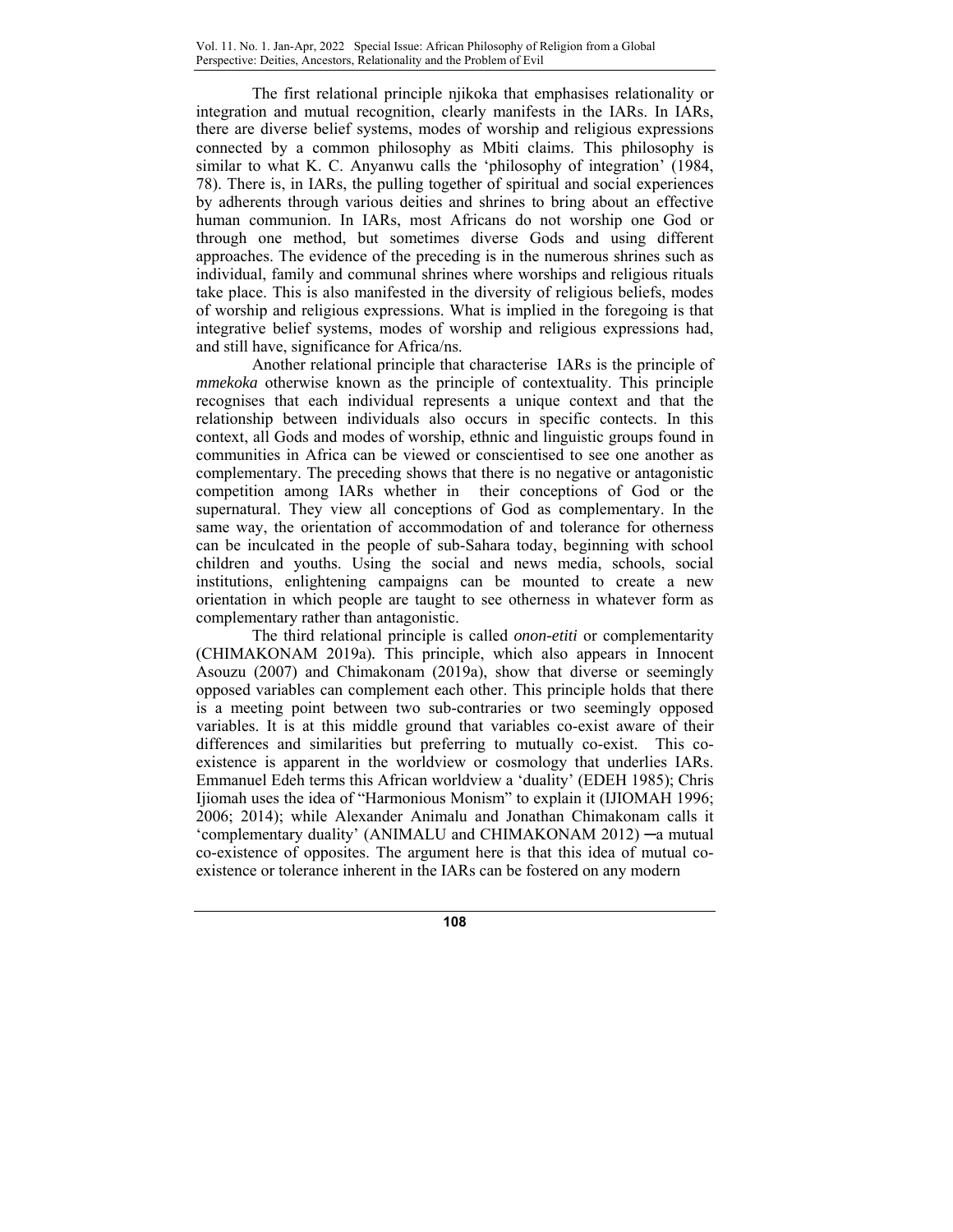society like those in sub-Sahara or elsewhere to address the tension between the in-group and out-group caused mainly by divisive ideologies.

From the above, the contemporary Africa and Nigeria specifically, that are plagued with seemingly unending evils of violent conflicts can draw some lessons from IARs to address the problem. For us, the conversational method can function as a viable theoretical framework for teasing out the importance of IARs and deploying their relational values. Conversational method holds that discourse can grow through critical and creative engagement on any existential issue confronting humankind (CHIMAKONAM 2015a; 2015b; 2017a; 2017b; 2018). Here, a philosopher/scholar (*nwansa -* proponent) might argue for an idea/position on the issue at hand, while another philosopher/scholar (*nwanju -* opponent) comes up to deconstruct and reconstruct this idea, in this way generating new idea(s) on the issue. Even this new idea can still be re-engaged with and subjected to further conversation by another philosopher/scholar thus bringing forth new ideas. This involves healthy relationships in which the values of tolerance, recognition, balance, etc., are evident. This is the relational philosophical mindset that contemporary Africans should imbibe and cultivate with respect to handling the issues that divide their interests in order to avoid conflicts. In other words, difference which is a form of ontological limitation should not always be the cause of conflict. Asouzu (2007), in his rendering of the complementary mindset of the African worldview urges us to allow the limitations of our being to be the cause of our joy. Conversational thinking maintains that biological, ideological, linguistic, ethnic, sex and gender differences should not discourage objective and creative relationships. These indices rather, should constitute the basis for critical yet, creative conversation or relationship. The foremost expectation of diversity should not be relationship of war but that of reasoning. The task should be to negotiate through difference and establish identity and not to drift apart in conflict.

In the light of conversationalism, it can be argued that where there is conflict of interests on religious, ethnic, political, boundary matters, ideological, sex, gender, etc., critical and creative conversation can be employed as a tool to reach a more peaceful resolution that increase good and decreases evil. The method of conversational thinking is objective and enjoins all to approach issues with objective mindset. But besides the emphasis on objectivity, it promotes the attitude of complementarity. It does not engender a winner take all attitude. There is room for concession, tolerance and accommodation of the other as part of the features of a healthy relationship. With conversational thinking, the goal is to work together, sustain the conversation or relationship and make progress as a collective bearing in mind that interests can hardly be separated. So, through critical and creative engagements, all the parties involved are given equal opportunities to make their case and at the end come to a compromise. In this context, plurality of religions, religious beliefs, political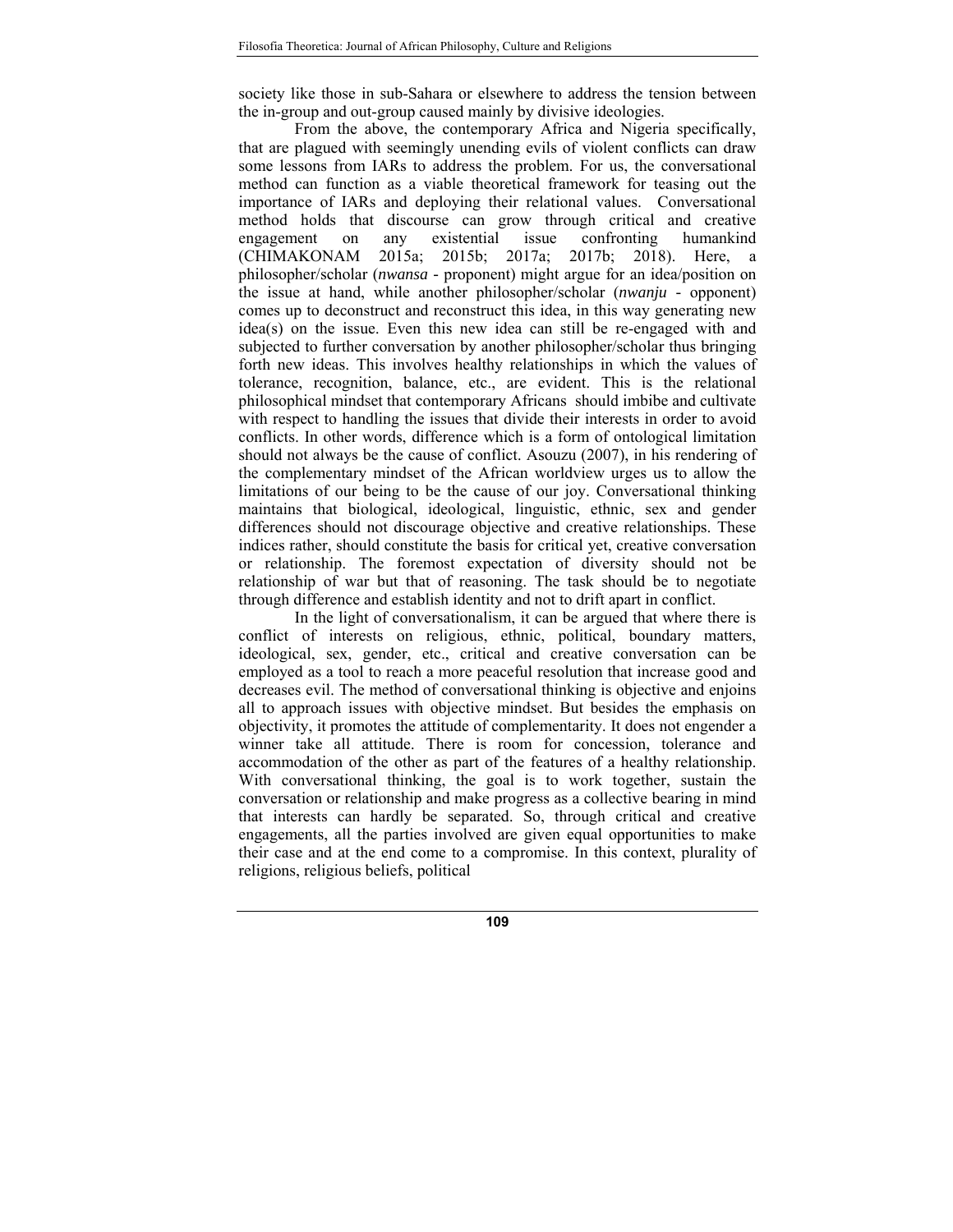ideologies, social and cultural inclinations are not seen as problems that can lead to conflict. Plurality or diversity are seen as indices for complementarity and integration when reason is engaged. This idea of complementarity and integration found in IARs, marshalled by the method of conversational thinking and grounded in Ezumezu logic would not only lead to peaceful coexistence among Africans, but would enhance solidarity thereby reducing conflicts between one group and another. Humans cannot co-exist, integrate and complement each other if they are unwilling to tolerate each other. Adherents of IARs of different sects are able to bond and co-exist because of the value of tolerance that underlies their relationships. Tolerance is a value and virtue, which IARs exemplify for the world as a whole to learn, imbibe and practice.

Therefore, there is the need for adherents of Christianity and Islam in Africa to learn and imbibe the value of tolerance promoted by the IARs. There is no doubt that beneath the increasing inter-group conflicts in Africa is a demand for a change in attitude. One of the sources for such inspiration would be the IARs. Modernity has yielded many good things for the continent of Africa, peaceful co-existence and accommodation of interests among diverse groups are not some of them. Africans are therefore compelled to look elsewhere for ideas, and unlike the erroneous supposition in some literature. that Africa has made no contributions to world history and civilization Western racists like Hegel (1975), Hume and Kant (POPKIN 1977-78) and others, (see CHIMAKONAM 2019b) are examples of those that wrote off the continent and denied its intellectual contributions to modern civilisation, and have nothing important to offer the modern world. This essay demonstrates with the IARs relational values that the opposite is the case. In IARs, diversity does not stand as a challenge to human peaceful co-existence. Rather, it promotes complementarity, integration, bonding, cohesion and co-existence. Asouzu's truth and authenticity criterion, appears to capture the importance of complementary mindset succinctly. He cautions that a lopsided, polarising or dichotomising mindset is what creates irreconcilable divisions among groups. To create a system that promotes co-existence, attitudes of marginalisation and superiority must be eschewed. In his words, "never elevate any world immanent missing link as an absolute instance" (Asouzu 2007; 2011). What he means in the preceding is that every individual or group is as relevant and important as the other. Acknowledging and recognising the fact of equality of all is central to mutual tolerance and accommodation of other interests.

It is in the light of the above arguments that IARs can be said to harbour some relational values such as mutual tolerance which promote intergroup complementarity and cohesion. Thus, if this inherent idea of tolerance in IARs is properly harnessed by social institutions, government and civil societies, the problems of religious, racial, ethnic and even Afrophobic and xenophobic conflicts can be drastically reduced.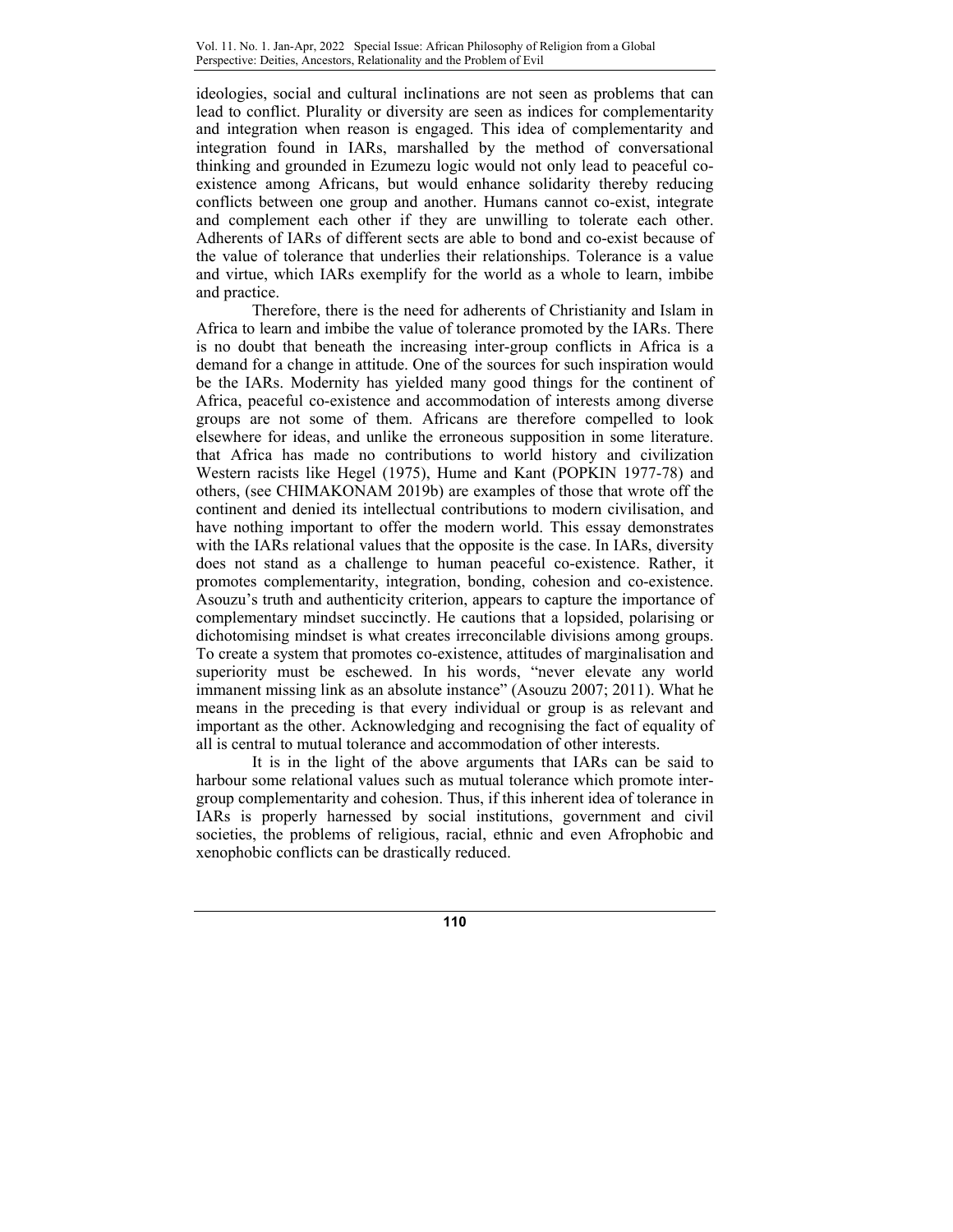### **Conclusion**

What has been done in this essay is to argue that the inherent relational value of tolerance in IARs has significance for contemporary Africa that is plagued by seemingly ceaseless evil of violent conflicts. This essay also notes that contemporary Africa and most Africans are nowadays guided by other religious beliefs and movements outside the IARs, which divisive ideologies have led to lack of peaceful co-existence among individuals, communities, and nation-states within Africa. Using the relational principles of IARs teased out of the conversational method that is grounded in Ezumezu logic, this chapter demonstrated how attitudes of complementarity and integration that depict tolerance, can foster unity and peaceful co-existence in contexts where there are inter-group interests like Nigeria, Rwanda and South Africa.

#### **Funding Acknowledgements**

This publication was made possible through the support of a grant from the John Templeton Foundation and the Global Philosophy of Religion Project at the University of Birmingham. The opinions expressed in this publication are those of the author(s) and do not necessarily reflect the views of these organisations.



#### **Relevant Literature**

- 1. AGI, S. P.I. [Holy Violence: Religion and Global Disorder], 1996*.* Ejakada Investment: Makurdi. Paperback.
- 2. ANIMALU, Animalu. O. E. and CHIMAKONAM, Jonathan O. "4x4 Magic Square Representation of Complementary Duality of African thought Logic." [African Journal of Physics], pp. 141-168, 2012. Vol. 5. Web.
- 3. ANYANWU, K. C. "The African World-view and Theory of Knowledge." [African Philosophy, E. A. RUCH and ANYANWU, K. C., Eds.], pp. 77-99, 1984. Catholic Book Agency – Officium Libri Catholici: Rome. Paperback.
- 4. ARO, **G. C.** and ANI, **K. J.** "A Historical Review of Igbo Nationalism in the Nigerian Political Space." [**Journal of African Union Studies]**, pp. 47 – 77, 2017. Vol. **6. Nos. 2-3**. Paperback.
- 5. ASOUZU, Innocent I. [Ibuanyidanda: New Complementary Ontology, Beyond World-Immanentism, Ethnocentric Reduction and Imposition], 2007. Transaction: London. Paperback.

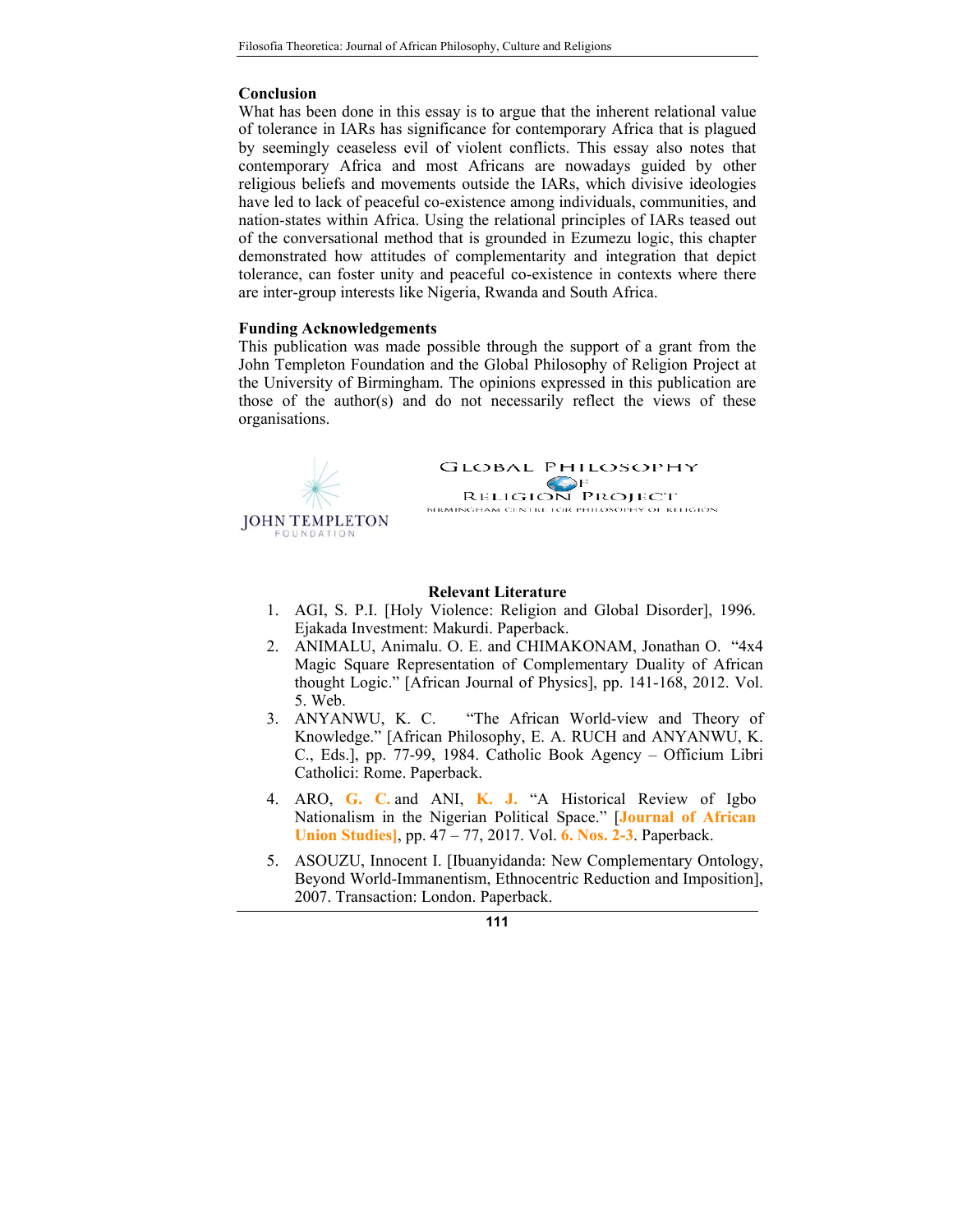- 6. \_\_\_\_\_\_. [Ibuanyidanda and the Philosophy of Essence (Philosophy, the Science of Missing Links of Reality). 50<sup>th</sup> Inaugural Lecture], 2011. University Calabar: Calabar. Paperback.
- 7. BARRETT, David. [World Christian Encyclopedia: A Comparative Study of Churches and Religions in the Modern World, A.D. 1900- 2000], 1982. Oxford University Press: Nairobi. Web.
- 8. BANYANGA, J. D. and BJORQVIST, K. "The Dual Role of Religion Regarding the Rwandan 1994 Genocide: Both Instigator and Healer." [Journal of African Studies and Development], pp. 1-12, 2017. VOL. 3. No. 1. Web.
- 9. CHIMAKONAM, Jonathan O. "Why the Racial Politic of Colourbranding should be Discontinued." [Phronimon]*,* pp. 1-24, 2019a. Vol. 20. Web.
- 10. **Exumezu:** A System of Logic for African Philosophy and Studies], 2019b. Springer: Cham. Paperback.
- 11. **The Demise of Philosophical Universalism and the Rise of** Conversational Thinking in Contemporary African Philosophy." [Method, Substance and the Future of African Philosophy, *.* E. E. ETIEYIBO, Ed.], pp. 135-159, 2018. Palgrave: New York. Paperback.
- 12. **Conversationalism as an Emerging Method of Thinking in** and Beyond African Philosophy." [Acta Academica]*,* pp11-33, 2017a. Vol. 47. No. 2. Web.
- 13. **What is Conversational Philosophy?** A Prescription of a New Doctrine and Method of Philosophy, in and Beyond African Philosophy." [Phronimon], pp. 114-130, 2017b. Vol. 18. Web.
- 14. Conversational Philosophy as a New School of Thought in African Philosophy: A Conversation with Bruce Janz on the Concept of >Philosophical Space<." [Confluence: Online Journal of World Philosophies], pp. 9-40, 2015a. Web.
- 15. \_\_\_\_\_\_. "Transforming the African Philosophical Place through Conversations: An Inquiry into the Global Expansion of Thought (GET)." [South African Journal of Philosophy], pp. 462-479, 2015b.Vol. 34. No. 4. Web.
- 16. DURKHEIM, Emile. [Les Regies de la me'thodesociologique], 1986. Paris. 5. Paperback.
- 17. EDEH, Emmanuel M. P. [Towards an Igbo Metaphysics], 1985. Loyol University: Chicago.
- 18. HEARTEN, L. and A. D. MOSES. "The Nigeria-Biafra War: Postcolonial Conflict and the Question of Genocide." [Journal of Genocide Research]*,* pp. 169-203, 2014. Vol. 16. Nos. 2-3,
- 19. HEGEL, Georg. W. F. [Lectures on the Philosophy ofs World History, Transl. by H. B. Nisbet], 1975. Cambridge University Press: Cambridge.